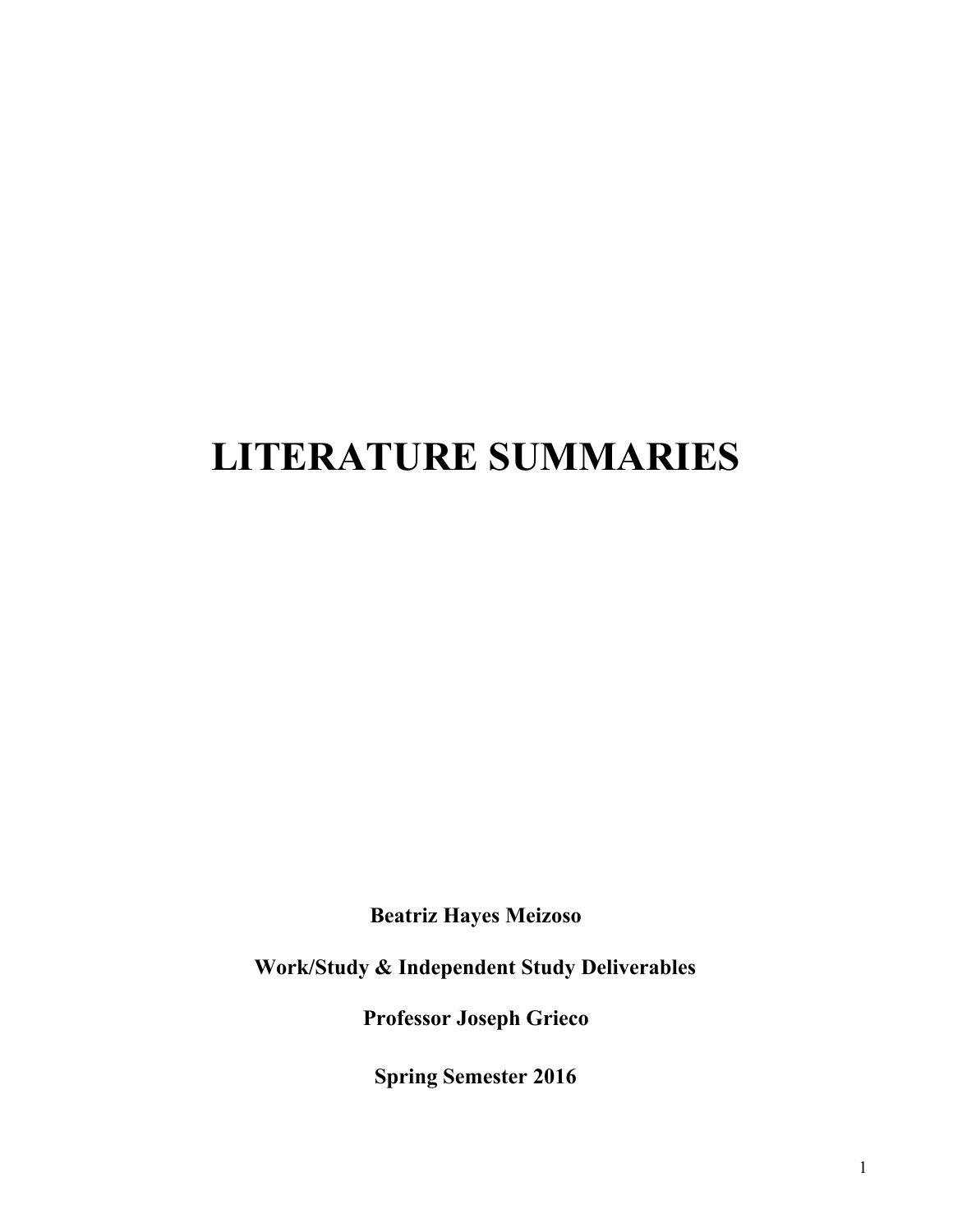## **I. COMPLETE BOOKS**

**Title:** After Hegemony **Author(s):**Robert O. Keohane **Publishing Company:** Princeton University Press **City:** Princeton, NJ **Year:**1984

"After Hegemony" is one of the main works in the liberal institutionalist school of international relations, as well as one of the principal proponents of the "direct channels of influence" theory of IO significance in world *politics. In other words, Keohane's main argument is that contrary to popular belief international cooperation can persist without the presence of a global hegemon, because international institutions or regimes act as devices that facilitate decentralized cooperation among egoistic capitalist actors.*

**Title:** Designing Social Inquiry **Author(s):**Robert O. Keohane, Gary King and Sydney Verba **Publishing Company:** Princeton University Press **City:** Princeton, NJ **Year:**1996

*In this seminal text, Keohane, King and Verba, three scholars from dif erent disciplines, provide detailed* guidelines for designing sound research in the field of political science. Interestingly, they argue that, while the styles of qualitative and quantitative research are indeed very different, it is the same underlying logic provides *the framework for each research approach, thereby meaning that they are connected on a fundamental logical* level. Said logic of inference, moreover, is one which researchers in both trajectories would benefit from giving *more attention to when it comes to designing inquiry.*

**Title:** Handbook of Survey Methodology for the Social Sciences **Author(s):**Lior Gideon **Publishing Company:** Springer-Verlag **City:** New York City, NY **Year:**2012

Designed for the non-statistician, this text is an excellent beginner's guide to the best surveying practices in *the social sciences, including political science. Chapters examine the major survey methods of data collection, providing expert guidelines for asking targeted questions, helping students improve the accuracy of their responses and reduce sampling/nonsampling bias. More specifically, the book also contains helpful summary* tables of the confidence levels and margins of error for numerous different sample sizes, helping the researcher to *choose the most appropriate n and to convincingly justify this choice later on.*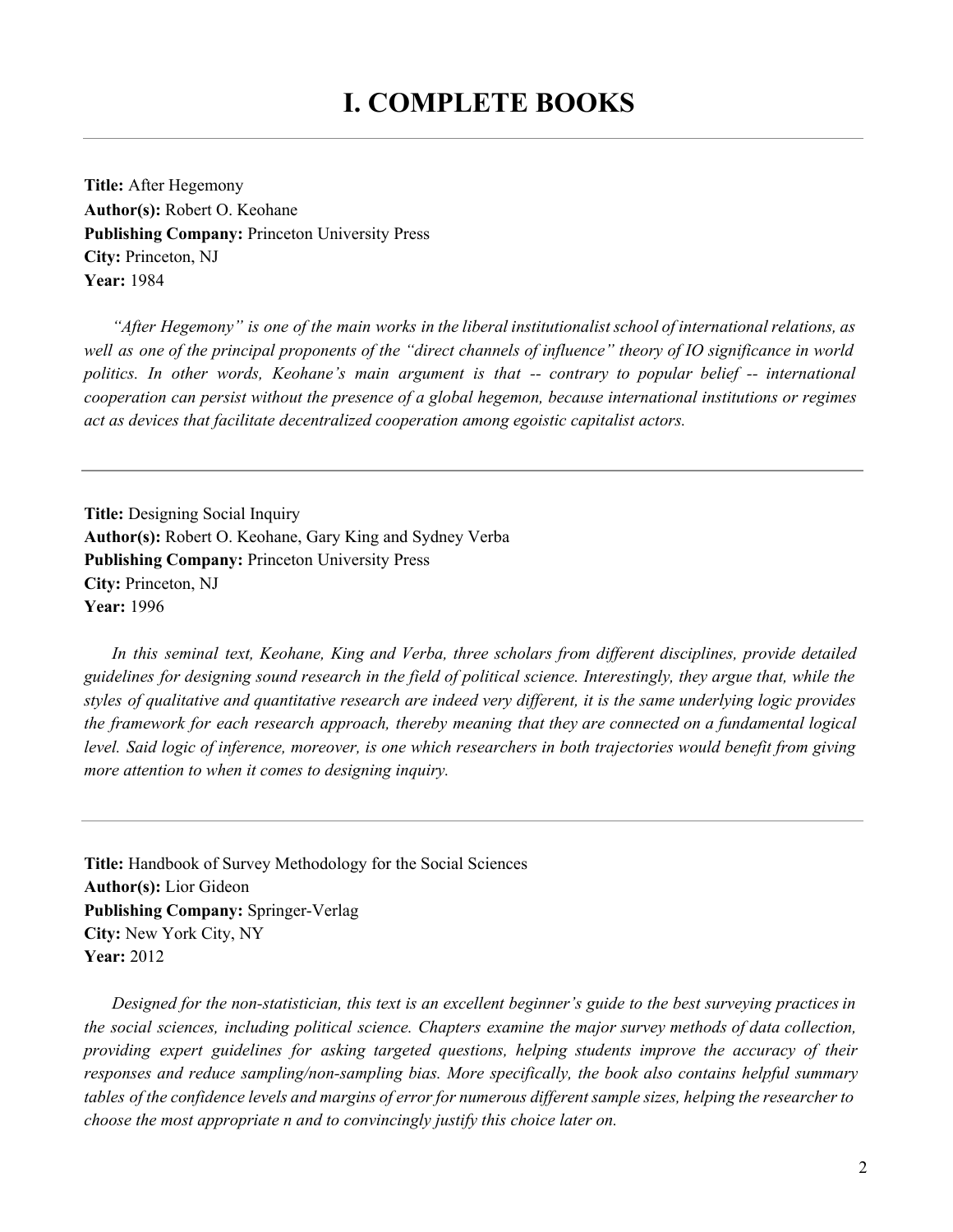**Title:** Legalization and World Politics Author(s): Judith L. Goldstein, Miles Kahler, Robert O. Keohane and Anne-Marie Slaughter. **Publishing Company:** MIT Press **City:** Cambridge, MA **Year:**2001

*Why and when do states choose legalized institutional forms when their autonomy would be less constrained by avoiding legalization? How do legalized constraints operate to change government behavior? These are some of the primary questions that Goldstein et al. tackle in "Legalization and World Politics," uniting perspectives developed by political scientists and international legal scholars in their development of a framework for the* study of said topic. More specifically, their overall argument is that the relationship between law and politics is *reciprocal, mediated by global institutions in the way explained by the "indirect channels of public opinion" theory.*

**Title:** Mobilizing for Human Rights: International Law in Domestic Politics Author(s): Beth A. Simmons **Publishing Company:** Cambridge University Press **City:** New York City, NY **Year:**2009

*Much like Goldstein et al.'s book just mentioned, "Mobilizing for Human Rights" constitutes a further example of an indirect, public opinion pathway through which international organizations exert their influence in* global politics. In this case, however, Simmons argues that international human rights treaties incite citizens to *demand better treatment from their domestic leader(s) and government(s), in turn constraining the latter to provide this if they want to remain in power after the next election.*

**Title:** Securing Approval: Domestic Politics and Multilateral Authorization for War **Author(s):**Terrence Chapman **Publishing Company:** University of Chicago Press **City:** Chicago, IL **Year:**2011

*Here, Chapman employs the same methodology as Grieco et al. (2011) – namely, an experimental survey*  $design - by presenting college students with a series of hypothetical situations regarding the American use of$ force. In each situation, he tells half the sample that the UNSC has voted to allow the US government to use *military force, and the other half that the UNSC has voted against taking the proposed military measures. Overall, Chapman recounts how support for military action was "significantly higher" in all these scenarios when the UNSC had voted for the war than when it had voted against it.*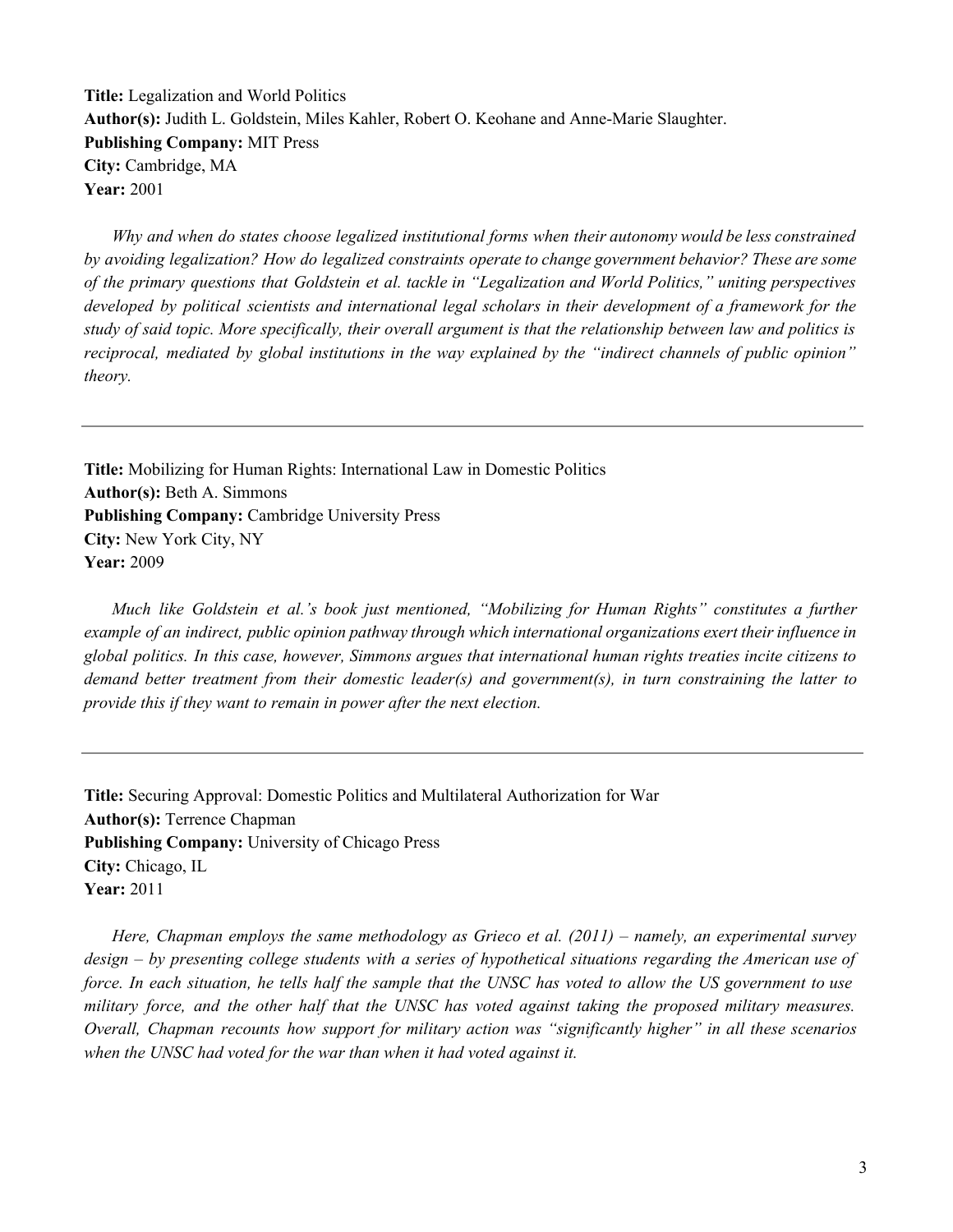**Title:** The Tragedy of Great Power Politics **Author(s):**John J. Mearsheimer **Publishing Company:** Norton **City:** New York City, NY **Year:**2001

One of the central works in modern IR, this book presents Mearsheimer's famous "offensive realism," which sees the international order as inherently anarchic and denies the existence of a global hierarchy or an inter-state source of authority. Instead, Mearsheimer contends that, in international politics, states are forced to rely only on *themselves for security, and therefore seek to expand their power militarily, geographically, and economically to* that end. It follows from this that, according to offensive realism, the conflict between great powers will persist *for evermore in the global order.*

**Title:** Votes, Vetoes and the Political Economy of Trade Agreements **Author(s):**Edward D. Mansfield and Helen Milner **Publishing Company:** Princeton University Press **City:** Princeton, NJ **Year:**2012

*The central question to "Votes, Vetoes and the Political Economy of Trade Agreements" is why a rational* national leader would choose to enter a trade agreement that constraints the leader's future ability to set policy. Mansfield and Milner argue that a trade agreement represents an opportunity for the leader to make a visible *commitment that voters can monitor, thereby preventing voters from mistakenly blaming the leader's* protectionism if the economy performs poorly. In the context of my independent study, then, "Votes, Vetoes and *the Political Economy of Trade Agreements" illustrates yet another "indirect pathway of public opinion" through which IOs shape international politics.*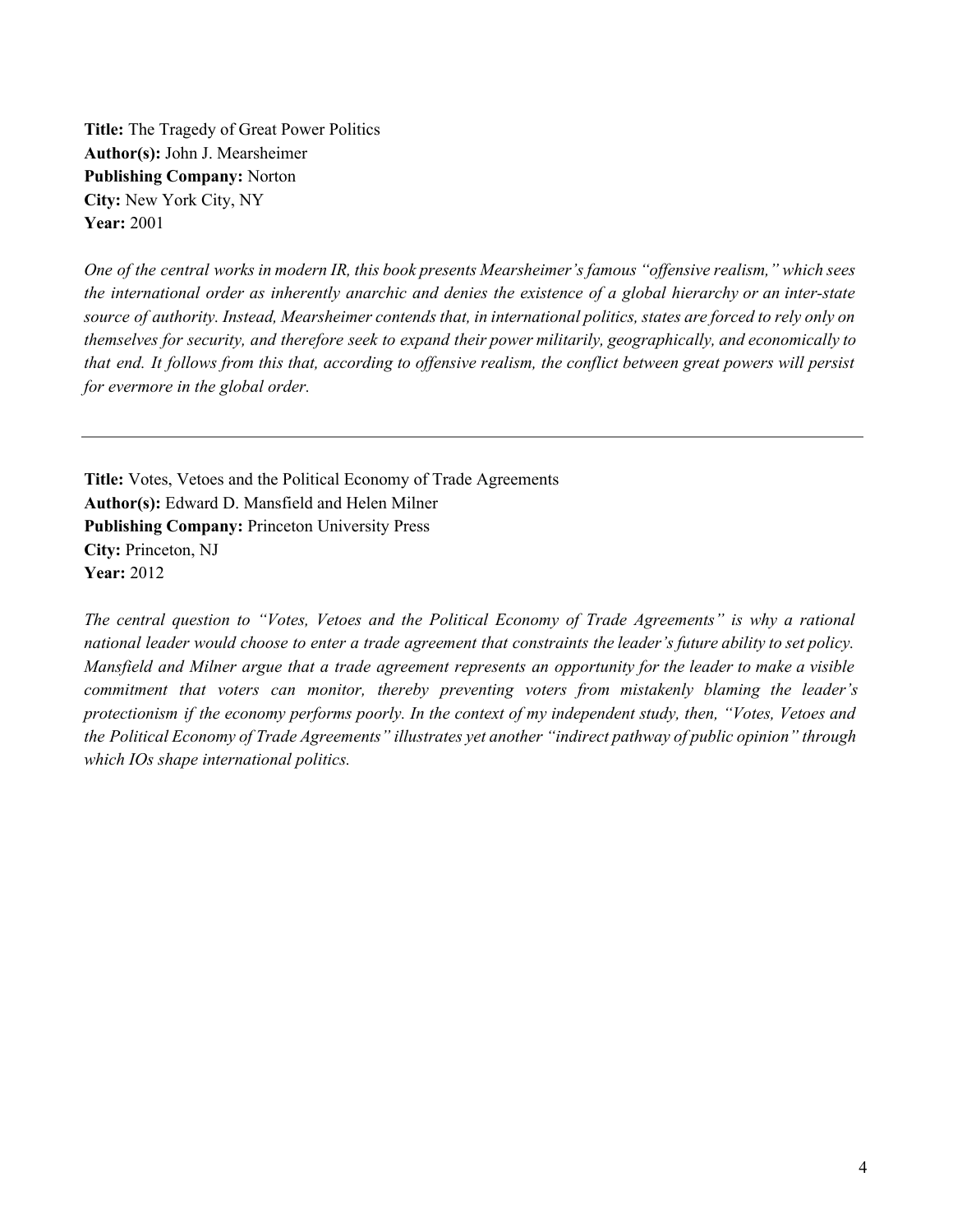**Title:** Audience Beliefs and International Organization Legitimacy **Author(s):**Terrence Chapman **Journal:** International Organization - Vol. 63 (4): 733-64. **Year:**2009.

*This article investigates the ef ect of institutional statements on public opinion. Strategic information* arguments posit that the effect of institutional statements on public opinion is conditional on public perceptions of *member states' interests. Chapman therefore tests this conditional relationship in the context of changes in presidential approval surrounding military disputes, using a measure of preference distance between the United* States and veto-wielding members of the UN Security Council. Overall, his findings suggest that the U.S. public will be more swayed by IOs that it perceives as more oppositional to American foreign policy interests, or by UN *Security Councils that are more distant in terms of this subject.*

**Title:** Coordination and Collaboration: Regimes in an Anarchic World **Author(s):** Arthur Stein **Journal:** International Organization - Vol. 36 (Spring): 299-324 **Year:** 1982

In his vision of international politics, Stein takes the state as his unit of analysis, and assumes self-interested activity on its part. He is of the view that states are interested in absolute gains, and not the maximization of relative gains. Stein advances a structural conception of state interest, whereby state interests are determined by the distribution of power, as well as the nature of knowledge and of technology and the consortium of domestic state interests. In this sense, Stein envisions a more complex channel of influence for IOs than other scholars, but nonetheless belongs to the "direct channels" school, since his final point is that international institutions develop a legitimacy of their own, and states are loath to exit from institutions because of potential costs to their *reputations.*

**Title:** Diplomacy and Domestic Politics: The Logic of Two-Level Games **Author(s):**Robert D. Putnam **Journal:** International Organization - Vol. 42: 427-690 **Year:**1988

*"Diplomacy and Domestic Politics" establishes Putnam as one of the pioneers of the 'indirect channels of* public opinion' theory. In this article, he challenges the traditional notion of separation between domestic politics *and international relations, instead presenting a new 'twolevel' approach that emphasizes the entanglements between these two spheres. More specifically, said approach recognizes that central decisionmakers strive to reconcile domestic and international imperatives simultaneously, causing statesmen in this predicament to face distinctive strategic opportunities and strategic dilemmas.*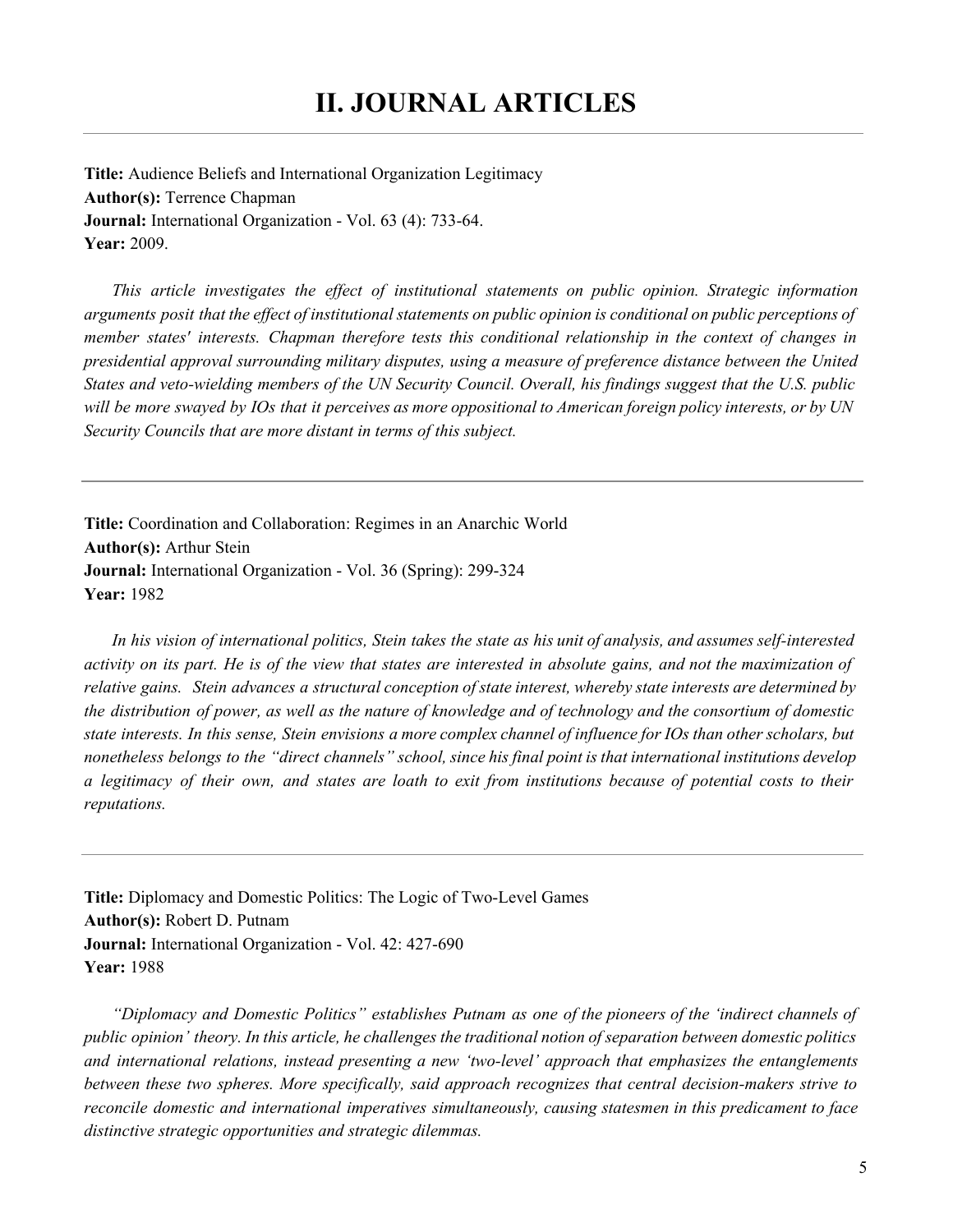**Title:** International Law and the Use of Force: What Happens in Practice **Author(s):**Michael Wood **Journal:** The Indian Journal Of International Law - Vol. 53: 345-67 **Year:**2013

*In this article, Wood argues that, contrary to what many scholars have argued, the existing rules of international law regarding the use of force are adequate to address current national security threats facing* states across the world. In particular, Wood highlights the Security Council's powers under Chapter VII of the Charter to authorise the use of force, and the right of self-defence recognised in Article 51 of the Charter, which he sees as "by no means perfect" but nonetheless "preferable to any alternative rules that could be agreed". Efforts radically to amend or reinterpret the rules, he argues, are neither desirable, nor likely to succeed, but there does indeed need to be a greater degree of common understanding, particularly among Governments, as to *what these rules actually are.*

**Title:** International Security Institutions, Domestic Politics and Institutional Legitimacy **Author(s):**Terrence Chapman **Journal:** The Journal of Conflict Resolution - Vol. 31: 134-66 **Year:**2007

*Chapman develops a formal model which depicts information transmission between a domestic audience, an international institution, and a foreign policy maker. Statements issued by member states through the institution* serve to inform the audience about the likely outcomes of its leader's actions. In this way, leaders have incentives *to consult relatively conservative institutions, because their support convinces audiences that they should also support proposed policies. Similarly, leaders face incentives to avoid the disapproval of more revisionist institutions, because their opposition will tend to induce public opposition.*

**Title:** Let's Get a Second Opinion: International Institutions and American Public Support for War **Author(s):**Joseph Grieco, Christopher Gelpi, Jason Riefler and Peter Feaver **Journal:** International Studies Quarterly - Vol. 55 (2): 563-83 **Year:**2011

*The first work of its kind, this article describes a surveybased experiment that examined support for a* hypothetical American intervention in East Timor. In said experiment, half of the respondents were told that "the UN Security Council and our NATO allies" favored the operation, while the rest were told that these two *organizations opposed it, enabling inferences of causality between IO endorsements and increased public support* for war (in that order). Indeed, the authors found that support for the mission was substantially higher when the UNSC and NATO sided with the president than when they did not. This leads them to conclude that international institutions can affect domestic support for military action by providing a valuable 'second opinion' on the *proposed use of force.*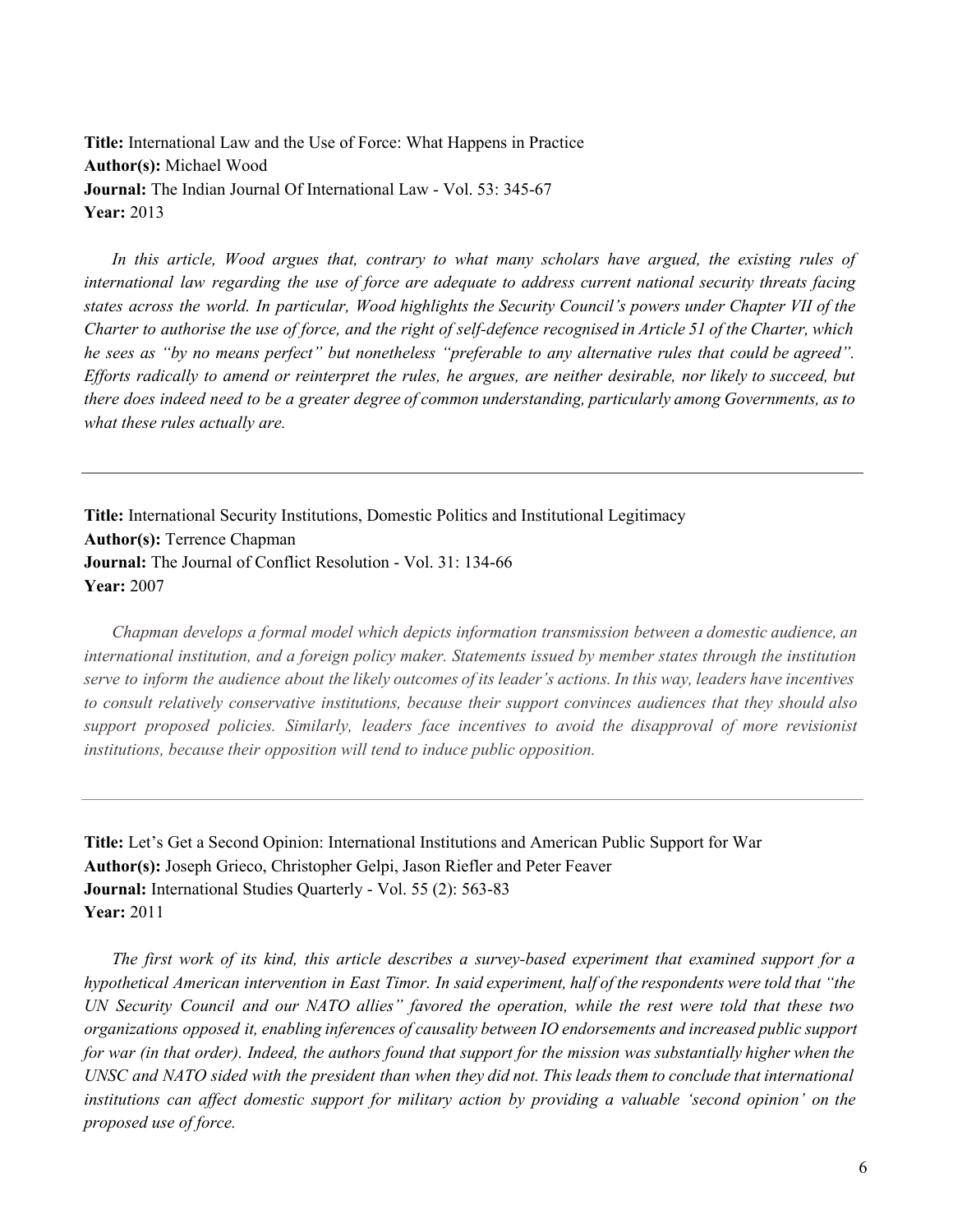**Title:** The Informational Role of International Institutions and Domestic Politics **Author(s):**Songying Fang **Journal:** The American Journal of Political Science - Vol. 52: 304-21 **Year:**2008

*This article presents a gametheoretic model to investigate how international institutions can shape the behavior of democratic leaders by influencing domestic politics. While it seems unsurprising that unbiased leaders who are truly concerned about foreign policy outcomes would consult international institutions, the* results show that biased leaders with private agendas can also be forced to behave like the unbiased type because of their electoral concerns. The equilibrium results are illustrated with the cases of U.S. use of force in *international crises. Much like Chapman and Reiter's article just described, therefore, Fang's paper constitutes* another work in the 'Indirect Channels of Public Opinion' theory that focuses on the subject of foreign military *policy and uses macrolevel data (specifically looking at former President George W. Bush's decision to invade Iraq in 2003).*

**Title:** The U.N. Security Council and the Rally 'Round-the-Flag Effect **Author(s):**Terrence Chapman and Dan Reiter **Journal:** The Journal of Conflict Resolution - Vol. 48 (6): 886-909 **Year:**2004

This article applies the 'Indirect Channels of Public Opinion' theory to the the subject of military missions abroad. More specifically, this argument asserts that, when it comes to war, all else being equal, the public is more likely to support a proposed military intervention if it has been endorsed by one or more IOs than if it has not. Focusing on the UNSC in particular, Chapman and Reiter contend contend that, when U.S. military action is authorized by a UNSC resolution, Americans will rally more strongly behind the president than when it is not. *Using ordinary least squares regression, they analyze data from U.S. military involvement in disputes from 1945* to 2001, finding that the support of UN Security Council significantly increased rallies 'round the president by as *much as 8 or 9 percentage points.*

**Title:** Why States Act through Formal International Organizations **Author(s):** Kenneth Abbot and Duncan Snidal **Journal:** The Journal of Conflict Resolution - Vol. 42 (3): 3-32 **Year:** 1998

*This article addresses the question of why states use formal organizations by investigating the functions IOs perform and the properties that enable them to perform those functions. Starting with a rationalinstitutionalist* perspective that sees IOs as enabling states to achieve their ends, the authors examine power and distributive *questions and the role of IOs in creating norms and understanding. Centralization and independence are* identified as the key properties of formal organizations, and their importance is illustrated with a wide array of examples. Much like Keohane (1984), this reference is an example of the direct channels of influence theory of IO *significance in world politics.*